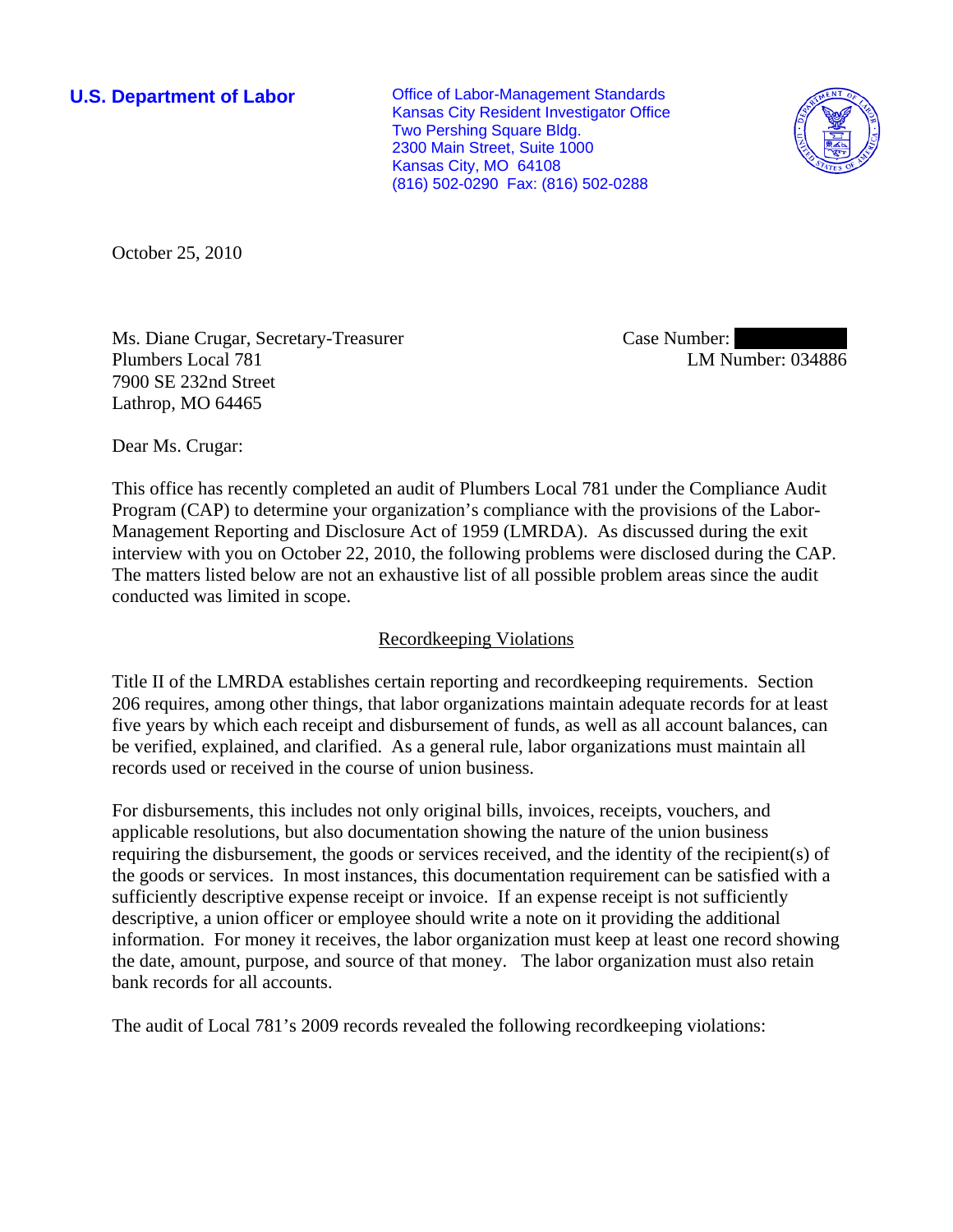Ms. Diane Crugar October 25, 2010 Page 2 of 4

## 1. General Reimbursed and Credit Card Expenses

Local 781 did not retain adequate documentation for reimbursed expenses and credit card expenses incurred by union officers totaling at least \$2,000. For example, the local did not retain adequate documentation, such as a receipt, for a hotel charge on the local's credit card in the amount of \$551.11

As noted above, labor organizations must retain original receipts, bills, and vouchers for all disbursements. The president and treasurer (or corresponding principal officers) of your union, who are required to sign your union's LM report, are responsible for properly maintaining union records.

### 2. Receipt Dates not Recorded

Entries in Local 781's receipts journal reflect the date the union deposited money, but not the date money was received. Union receipts records must show the date of receipt. The date of receipt is required to verify, explain, or clarify amounts required to be reported in Statement B (Receipts and Disbursements) of the LM-3. The LM-3 instructions for Statement B state that the labor organization must record receipts when it actually receives money and disbursements when it actually pays out money. Failure to record the date money was received could result in the union reporting some receipts for a different year than when it actually received them.

#### 3. Bank Records

Local 781 did not maintain all bank statements for the audit period. Specifically, the local did not maintain bank statements for three of the local's certificates of deposit. The union must retain bank records for all accounts.

Based on your assurance that Local 781 will retain adequate documentation in the future, OLMS will take no further enforcement action at this time regarding the above violations.

# Reporting Violations

The audit disclosed a violation of LMRDA Section 201(b), which requires labor organizations to file annual financial reports accurately disclosing their financial condition and operations. The Labor Organization Annual Report (Form LM-3) filed by Local 781 for the fiscal year ended December 31, 2009, was deficient in the following areas:

1. Disbursements to Officers (LM-3)

Local 781 did not include some reimbursements to officers totaling at least \$2,000 in the amounts reported Item 24, Column E (All Officers and Disbursements to Officers; Allowances and Other Disbursements). It appears the union erroneously reported these payments in Item 24, Column D (Gross Salary).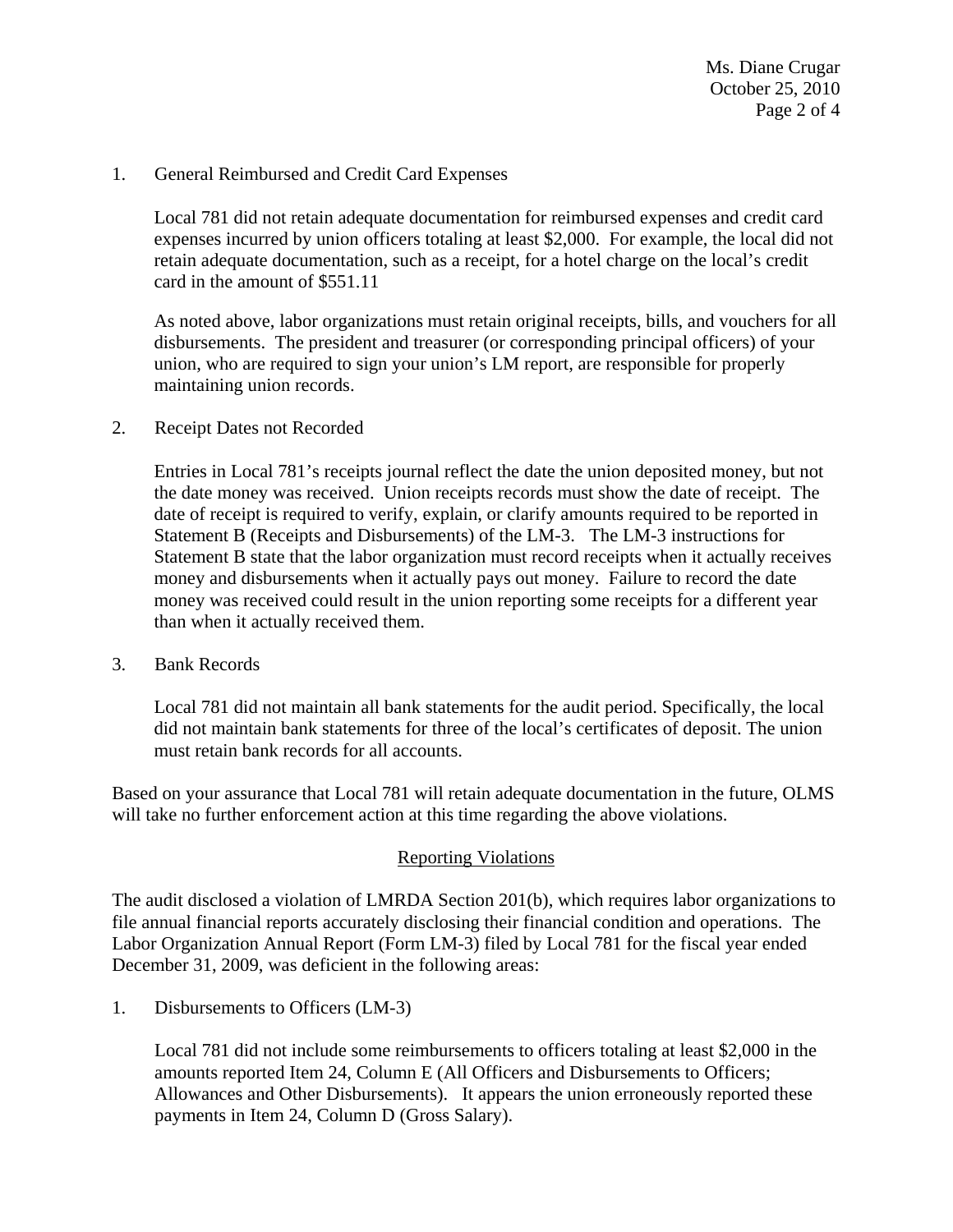Ms. Diane Crugar October 25, 2010 Page 3 of 4

The union must report most direct disbursements to Local 781 officers and some indirect disbursements made on behalf of its officers in Item 24. A "direct disbursement" to an officer is a payment made to an officer in the form of cash, property, goods, services, or other things of value. See the instructions for Item 24 for a discussion of certain direct disbursements to officers that do not have to be reported in Item 24. An "indirect disbursement" to an officer is a payment to another party (including a credit card company) for cash, property, goods, services, or other things of value received by or on behalf of an officer. However, indirect disbursements for temporary lodging (such as a union check issued to a hotel) or for transportation by a public carrier (such as an airline) for an officer traveling on union business should be reported in Item 48 (Office and Administrative Expense).

In addition, the gross salary of each officer, including disbursements for "lost time" should be reported in Column D (Gross Salary) of Item 24. The total of all other direct and indirect disbursements to each officer other than salary, including allowances, disbursements which were necessary for conducting union business of the organization, and disbursements essentially for the personal benefit of the officer and not necessary for conducting official business of the organization should be reported in Column E (Allowances and Other Disbursements) of Item 24.

Examples of disbursements to be reported in Column E include: allowances made by direct and indirect disbursements to each officer on a daily, weekly, monthly, or other periodic basis; allowances paid on the basis of mileage or meals; all expenses that were reimbursed directly to an officer; expenses for officers' meals and entertainment; and various goods and services furnished to officers but charged to the organization.

2. Failure to File Bylaws

The audit disclosed a violation of LMRDA Section 201(a), which requires that a union submit a copy of its revised constitution and bylaws with its LM report when it makes changes to its constitution or bylaws. Local 781 amended its constitution and bylaws in 2002, but did not file a copy with its LM report for that year.

Local 781 has now filed a copy of its constitution and bylaws.

I am not requiring that Local 781 file an amended LM report for 2009 to correct the deficient items, but Local 781 has agreed to properly report the deficient items on all future reports it files with OLMS.

#### Other Issues

Lost Wage/Expense Policy